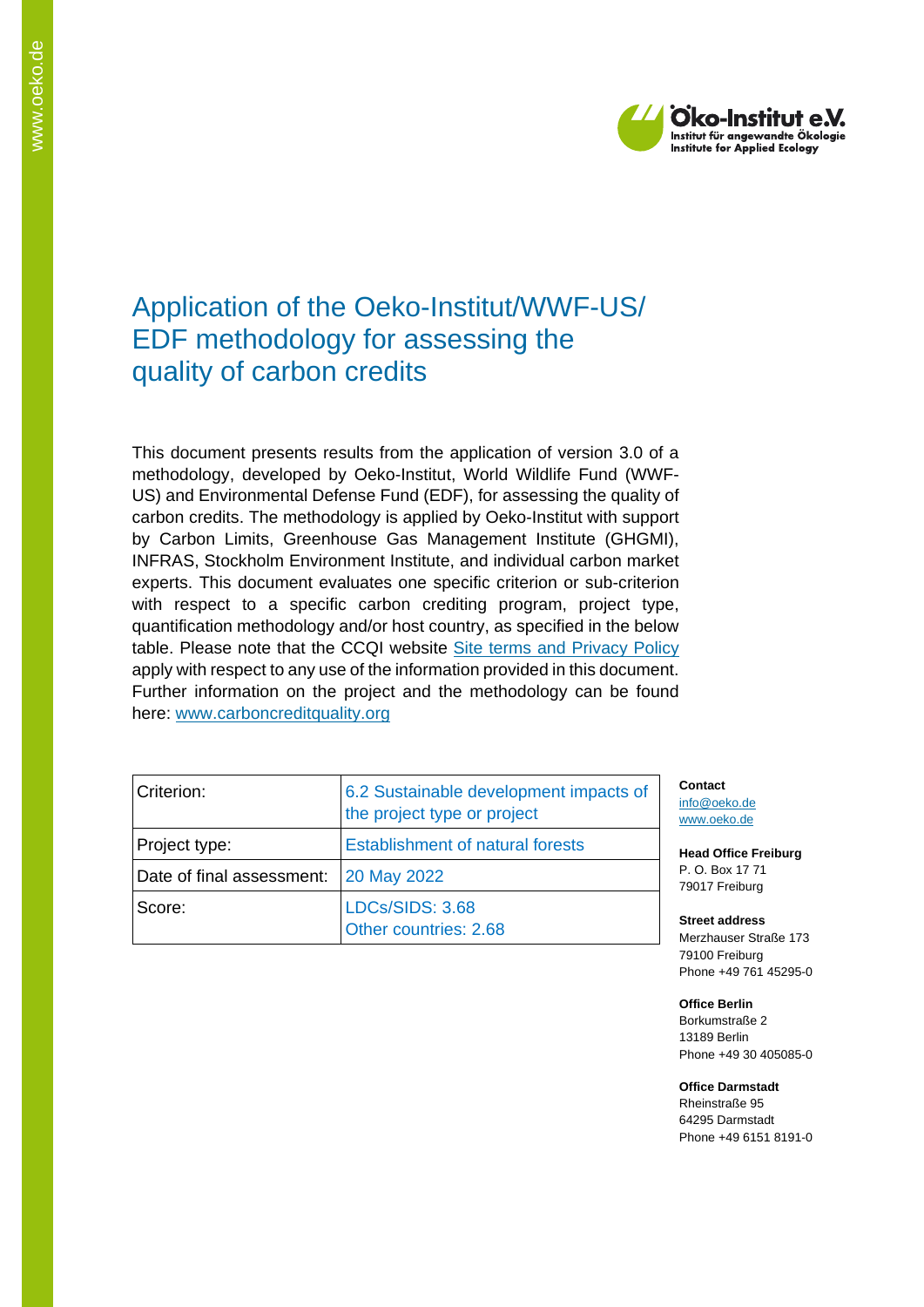## **Assessment**

## **Relevant scoring methodology provisions**

The methodology assesses the extent to which a project type or specific project contributes to or hinders the achievement of each of the 17 Sustainable Development Goals (SDGs), with the exception of Goal 13 on climate action which is the primary goal of the climate mitigation projects. To assess the impacts of a project type or individual project on each SDG, the methodology draws on a seven-point ordinal scale for each SDG (see further details in the methodology). The following table illustrates the scale from -3 to +3 points to assess the impact or influence of a project type or individual project on each individual SDG goal:

| Impact of the project on the SDG goal<br>Indivisible: The successful implementation of the project automatically delivers progress<br>on this SDG goal. |  |  |
|---------------------------------------------------------------------------------------------------------------------------------------------------------|--|--|
|                                                                                                                                                         |  |  |
| Enabling: The successful implementation of the project indirectly creates conditions that<br>enable progress on this SDG goal.                          |  |  |
| Consistent: There is no significant link between the project and this SDG goal.                                                                         |  |  |
| Constraining: The successful implementation of the project constrains the options for how<br>to deliver on this SDG goal.                               |  |  |